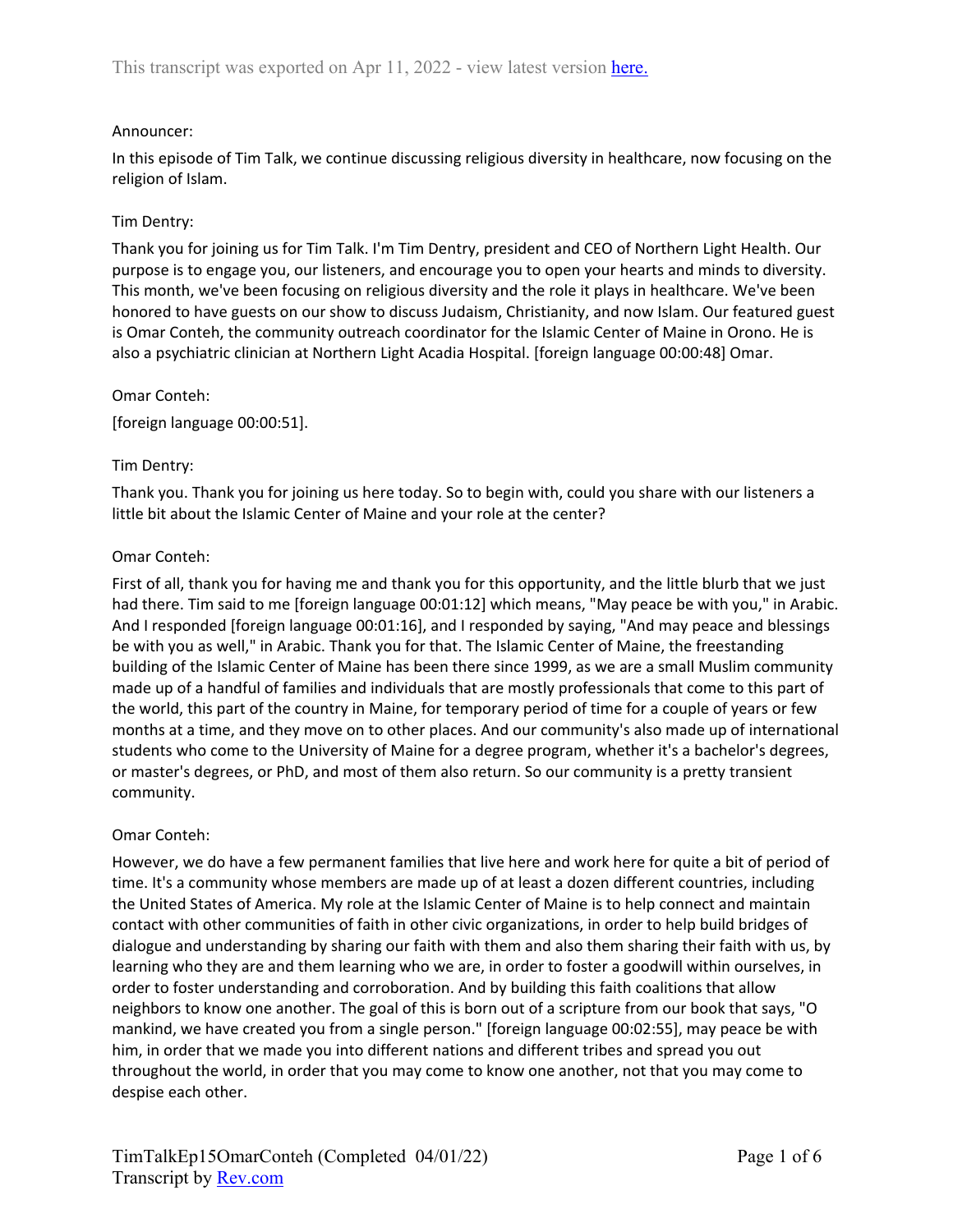## Omar Conteh:

So out of that scriptural belief that we have, we feel that it is necessary and it is vital for human beings to know one another. And we understand, and we believe that distance creates fear. It creates suspicion and it creates tension. So therefore we believe that proximity to one another, by understanding each other, by speaking to each other, by having this dialogue and breaking bread with each other, creates care for one another and empathy for one another and love for one another. And that is why we started the Islamic Center of Maine, not just for the worship of the Muslim community, but also to reach out to the broader community in the hopes of coming to know one another.

## Tim Dentry:

Thank you, Omar, a love for one another, that's it. I'll talk in a little bit about the international experiences that I've had, which framed up so much of my spirituality, my heart and soul and who I am as a person. And what I found is what we all have in common, not what we have opposed to one another. And what we have in common, no matter where I went in the world, it was a love for one another. So that's it, you said it, you said it all right there, and there's so much more we can talk about though, so I'll keep going here. What are the biggest challenges for you in getting to know different communities and getting them to know your community?

### Omar Conteh:

Well, first I think we are all up against this notion that self-sufficiency, therefore we don't need the other. I think in this day in age, in large, I don't necessarily need to go to my neighbor and ask for salt or sugar, borrow salt or sugar from them. Therefore we tend to feel that we are self-sufficient from and independent from others. So therefore we don't need them on a day-to-day basis. And that creates distance between one another, when we feel that we don't need each other. That is foremost the biggest challenge that we have, is that people don't regularly come into contact with each other because of that separation of self-sufficiency that our current world created for most of us. And second, the biggest challenge that we have in doing this work is that we have to cut through all this enormous amounts of suspicion, misinformation, fear, anger, all the stuff that has been perpetuating out there for decades and decades and decades about the other, the other person.

### Omar Conteh:

And that's a lot of work to tear down those walls that have been built for such a long time. And dispelling fear, dispelling misinformation, is a very difficult work, but we are grateful that we are in Maine, and Mainers are curious by nature. And that has been vital to the work that we do that has helped us to be able to connect with people, otherwise we will not be able to connect with Mainers who are very welcoming and very curious. And we are tremendously grateful that we open our doors and people come in to talk with us and they invite us to talk with them.

### Omar Conteh:

So these two things have been the biggest challenge that we have, this notion that we don't need the other, and everybody stay in your own corners and do what you do and not worry about the other person that creates, again, that fear and that suspicion, because you don't know who that person is across from you. However, the other challenge, as well, as I said, is this atmosphere that is so tense, that is built upon generations of fear and misinformation that we all have to dig through and sift through in order to get to better understand each other. Those been the biggest challenges that we have so far.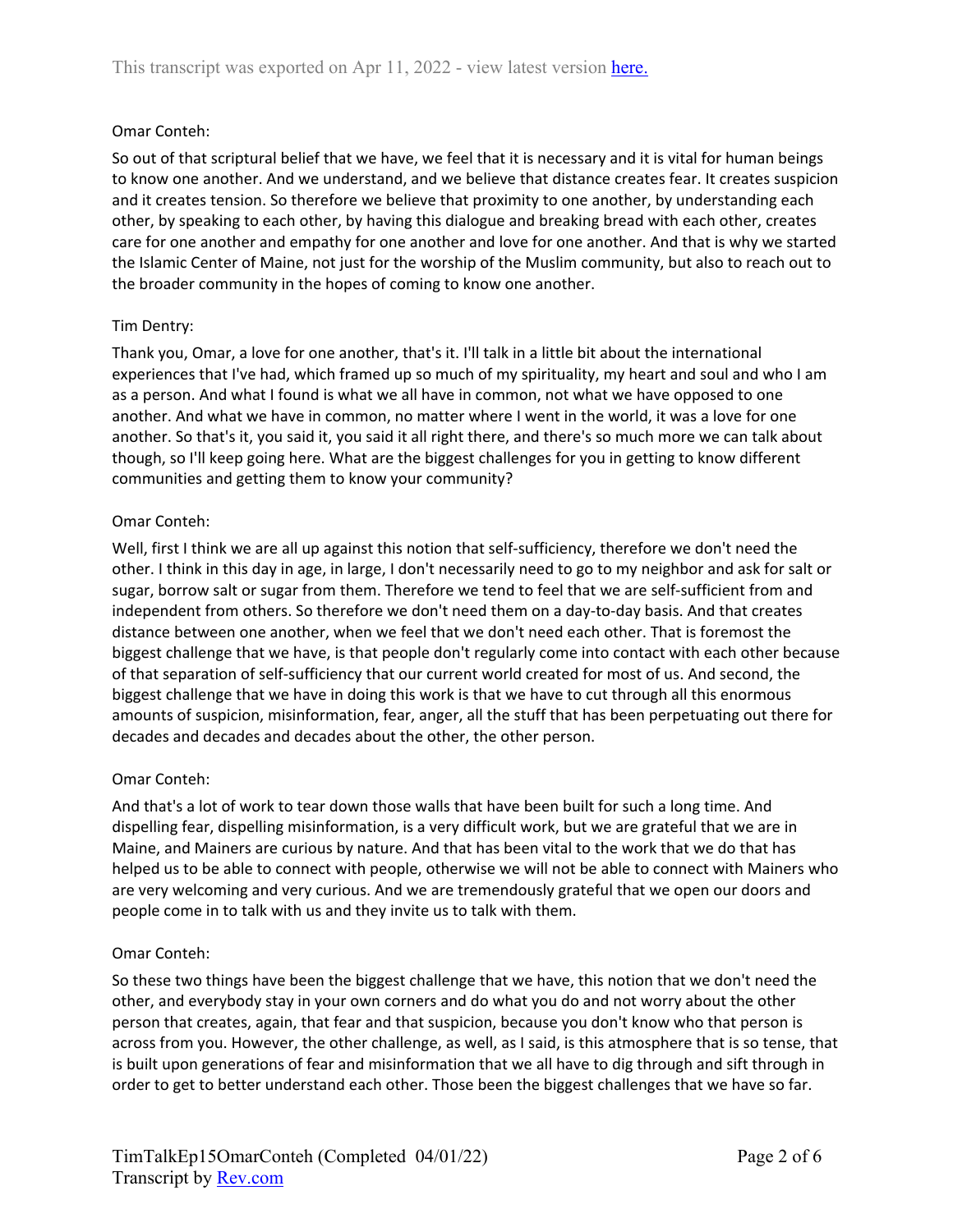## Tim Dentry:

Yeah. Great. We need one another, that is now during this COVID time. And I started as the CEO of Northern Light Health right around the time that COVID really began and with all the effort, all the things that we've done in a really great way to take care of all the communities we serve, that's the universal truth. Once again, Omar, you put your finger on the universal truth and that is, we need one another. And if we think that we're so self-sufficient that we don't, we're creating distance. If we create distance, then this virus who doesn't care about any of our backgrounds or anything like that. So we need one another is the universal truth.

## Tim Dentry:

And the other thing you made me think of, you said Mainers a couple of times. And so we all know part of the definition of that is you got to be born here. And so I've been here going on five years, I guess. So I know I'm not a Mainer, I'm an adopted Mainer, maybe. I hope to be adopted. But you have a far longer background here in Maine than I do. Could you just share with our listeners, so if they don't know you, they get a deeper sense of you as a person from Maine?

### Omar Conteh:

I am originally from Gambia, The Gambia in West Africa. Small little tiny country of a couple million people. I moved here at 14 years old. I had an uncle that lived here for quite a while, and for the purpose of coming here and going to school for education, he brought us here back in 1997, and shortly after the ice storm of '98 took place, so that was my introduction to Maine. So that was something for us. But we've been here ever since, living here and working here and studying here in Maine for 23 years now. It's really been a wonderful experience for me individually as a person. I can't speak of any other person's experience of being in Maine, but for me, it has actually been a wonderful experience.

### Omar Conteh:

I've always told people that my positive experiences in Maine far outweighs the negative experiences to the point that the negative ones are not worth speaking about in any way, shape, or form. So it's been a wonderful ride being in Maine and every winter I dream about leaving and the summer comes and I forget, and it's been going on for a while, but that is my story in Maine. And I've been part of this community and I've come to understand Mainers and I hope be considered a Mainer now, but been here for a couple of decades or more, maybe on the 25th year, it will formally [inaudible 00:09:13] me as a Mainer. I'm not sure, but it's been wonderful. It's been wonderful to say the least.

### Tim Dentry:

That's great. Thank you for that personal reflection, Omar, really appreciate that. What might be on your mind right now that you'd like to ask me about?

### Omar Conteh:

We're in a holiday season, it's a big holiday seasons and everybody's celebrating, and there's a lot of festivities in the air and rightfully so, and people should celebrate and get together with family and friends, except that in this COVID time, keep it as distant and safe as possible. But my question to you is, it is easy for people who are not part of the holiday celebrations of the dominant culture or religion to feel lost during these times when these celebrations are present all around us. What can you do at Northern Light to address this so that everyone feels included and in their times of celebration as well?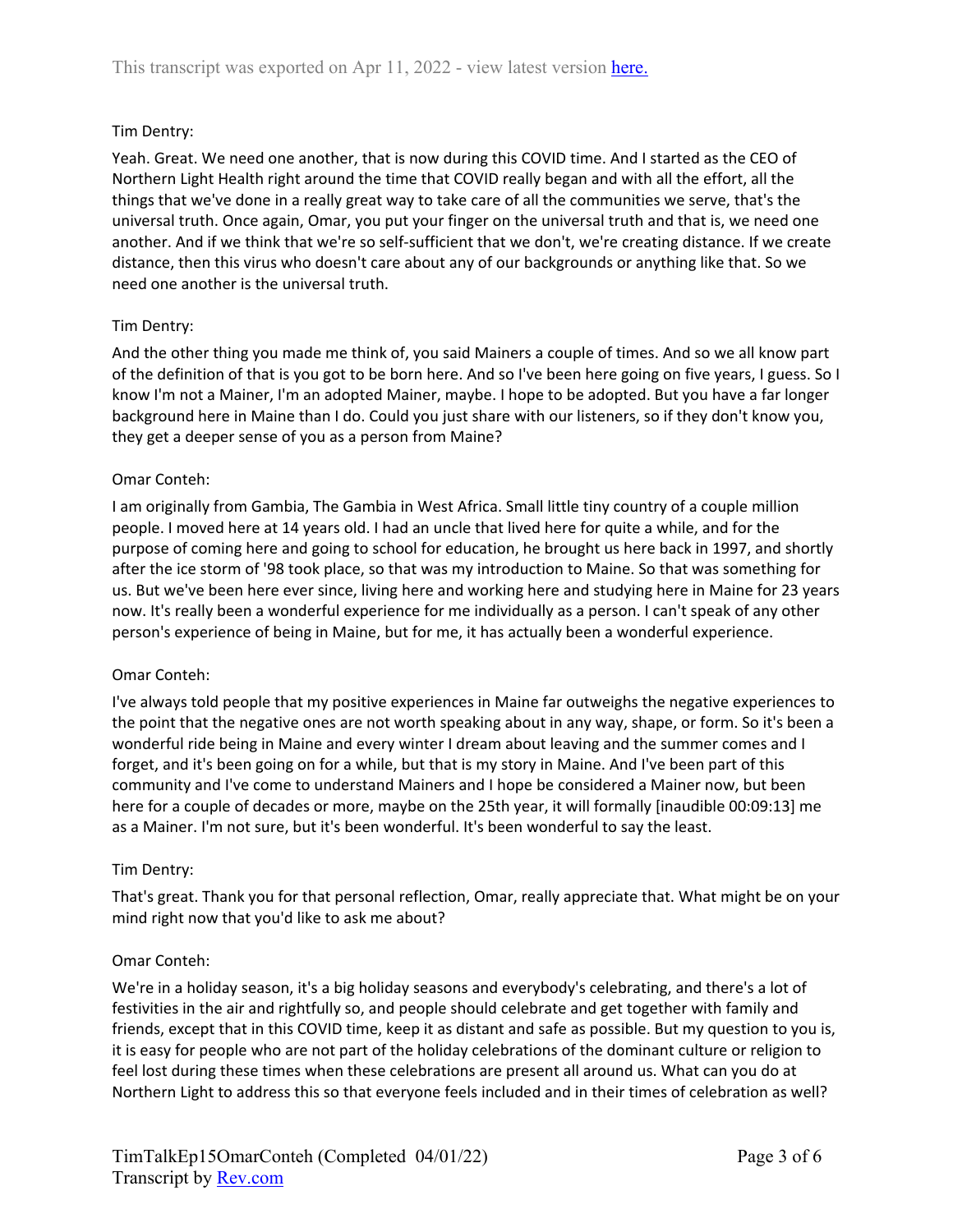# Tim Dentry:

Yeah, thanks for that question. Part of my reflection on this is what I've learned and the way I was treated and the way [inaudible 00:10:15] comment, it's how people make you feel that sticks with you, how the people of Ethiopia, where I lived and worked for two years and how the people of Abu Dhabi, United Arab Emirates, where I lived and worked for six years, how they made me feel, how they made me feel during my traditional celebrations of holiday times and how they welcomed me into their celebrations. So in Ethiopia, it is a country of about a hundred million people, and it's about half are Muslim and half are Christian. And I saw them honor and celebrate each other's holy days. And they would give them space to celebrate their own holy days as well. And I was invited to weddings, for example, in Ethiopia.

# Tim Dentry:

And I was made to feel like a VIP and it was the last thing I wanted to do. I just wanted to blend in, but it was their respect. And they detected that I was from away and I was someone from a different culture. And they wanted me to feel comfortable in their celebrations because they're joyous at those times and they're deeply reflective. And they wanted me to feel that and understand that. In Abu Dhabi, during Ramadan, I would gain 10 pounds because I was invited to Iftars when they would break the fast at the end of the day, and I would go to, I don't know, four or five a week, probably, because my dear friends, my dear Emirati friends, would say, "Hey Tim, come and be with my family," or, "Come and be with us," and that kind of a thing.

# Tim Dentry:

And I learned so much about their love of Allah, their love of family, their respect for one another, their humility. It was a great way that they welcomed me into their holiday celebration, so I understood more about them. So that's what I try to emulate in my life. That's what I've taught my children, and that's what I'm trying to do here at Northern Light Health is, no celebration should happen in a way that makes someone else feel lesser, lesser cared for, or lesser loved. So let's use it as a way to celebrate and to express that and not hold back. And so I hope that that's what everyone can begin to reflect on so that when we know other groups, other individuals, it's their holy time, great. Give them room and also show them love and embrace them.

# Omar Conteh:

Absolutely. Thank you so much for that reflection on that. And just why I always say that one of the greatest gifts that I have as an American being here is that blue passport that allows me to be able to travel so freely and experience other cultures, and think that benefit's something that most of us should take advantage of, and commend you for going around and seeing the world. It's a wonderful thing.

# Tim Dentry:

Another reflection I have is it's a story, and it's something I like to, when you and I were talking about this, maybe you can complete the story for me. It's a story of Maryam. And so I'll explain this to our listeners and then you and I will join together to finish this story. So when it was one of the Christmas times over in United Arab Emirates, and my Emirati friends, my Muslim friends, would send me more Christmas presents and say Merry Christmas. And they really out of their way to make me feel like it's okay to celebrate your holiday here. And I'll never forget a discussion with two men and two women. And they said, "You know, Mary, or Maryam, is in the Holy Quran. And she's mentioned there many, many times, she's a very important figure in the Holy Quran."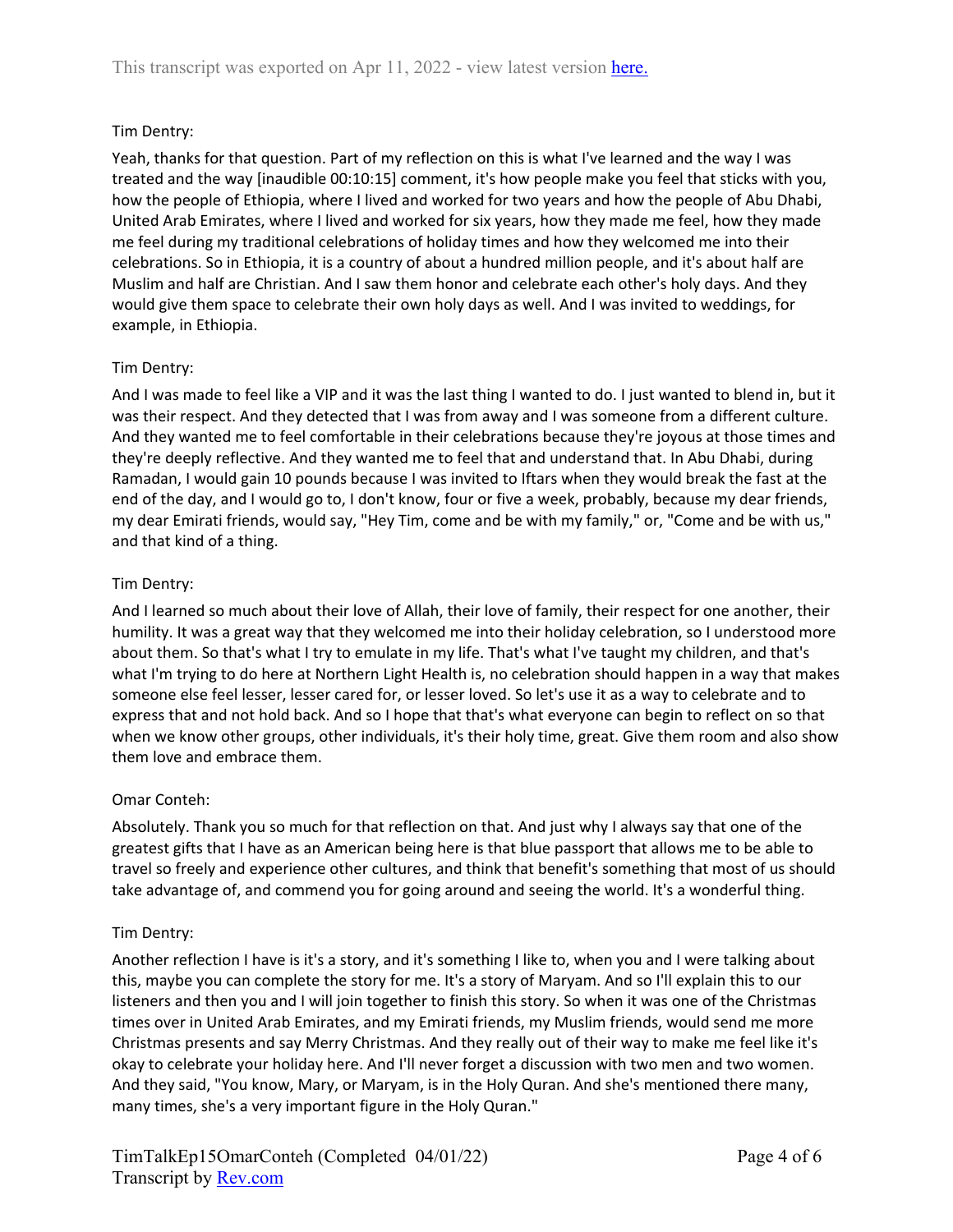# Tim Dentry:

I said, "I did not know that, and what is the story?" And they said, "Well, she was close to the time of giving birth, and she was tired and the like, and she was leaning against a palm tree, a palm date tree, and she said a prayer." And angel Gabriel, and most of us in the tradition I was raised in, we know angel Gabriel. So same angel, angel Gabriel, said, "Here are three dates," and you'll finish this story for me, because I learned from you when you and I talked about this. "Here are three dates," and they dropped to the ground. She picked them up and ate them. It gave her the nutrition and the strength that she needed to give birth to Jesus. So, would you finish that story?

## Omar Conteh:

You said the story wonderfully. And so this is exactly the point of why we need this community outreach. We need people to get together and talk with you and with each other, understand one another. Oftentimes we get this a lot when we do interfaith dialogues or with civic groups or other religious faiths, especially with Christianity and Judaism, that people become very surprised to know that we do have a lot in common of these faith traditions and the stories that are so common between us. And when they hear these stories from us, sometimes they're surprised that you also believe this type of stories. Do you believe in Mary, do you believe in Jesus Christ, may peace be with him, and do you believe in the angel Gabriel? And they become quite surprised that you can see people perk up and set up and start to pay attention more because now they're hearing something that is familiar to them as well.

## Omar Conteh:

So the story of Maryam, may God's peace and blessings be upon her, it's also very familiar towards us Muslims as a entire chapter in the Quran named after Mary, actually. It documents the entire story, from our perspective, entire story of Jesus, may God's peace and blessing be upon him, and the family of Jesus and family of Mary, or Maryam in the Arabic language. And that particular part of our story, as you said, is that when she conceived this child and she was about to give birth, that this is a very difficult period of time for her and, in our lexicon, that she was actually wishing that she didn't exist because how difficult this whole experience is for her. And then God, in his mercy, [inaudible 00:16:44], in his mercy sent angel Gabriel from the seven heavens to her to comfort her and to instruct her to take hold of this date palm tree and shake it, and dates will fall to her lap.

### Omar Conteh:

And she would have this nutritious food to eat, to gain energy, to gain strength in order to carry out this important duty, the important job of giving birth to Jesus Christ, may God's peace and blessing be upon him. And this story is something that is shared amongst Muslims. We know this story as much as we know the story of Muhammad, may peace and blessing be upon him, amongst us. So it's a wonderful story that when we share this with others and they get quite surprised that we believe in the same thing and we have a lot more in common than we have in differences. And with that, we can become good neighbors to each other.

# Tim Dentry:

Yes. Thank you so much. That means a lot to me. And since you and I had that conversation a few days ago, I've actually repeated that to a few of my brothers and sisters and my children as well. That meant a lot to me, Omar.